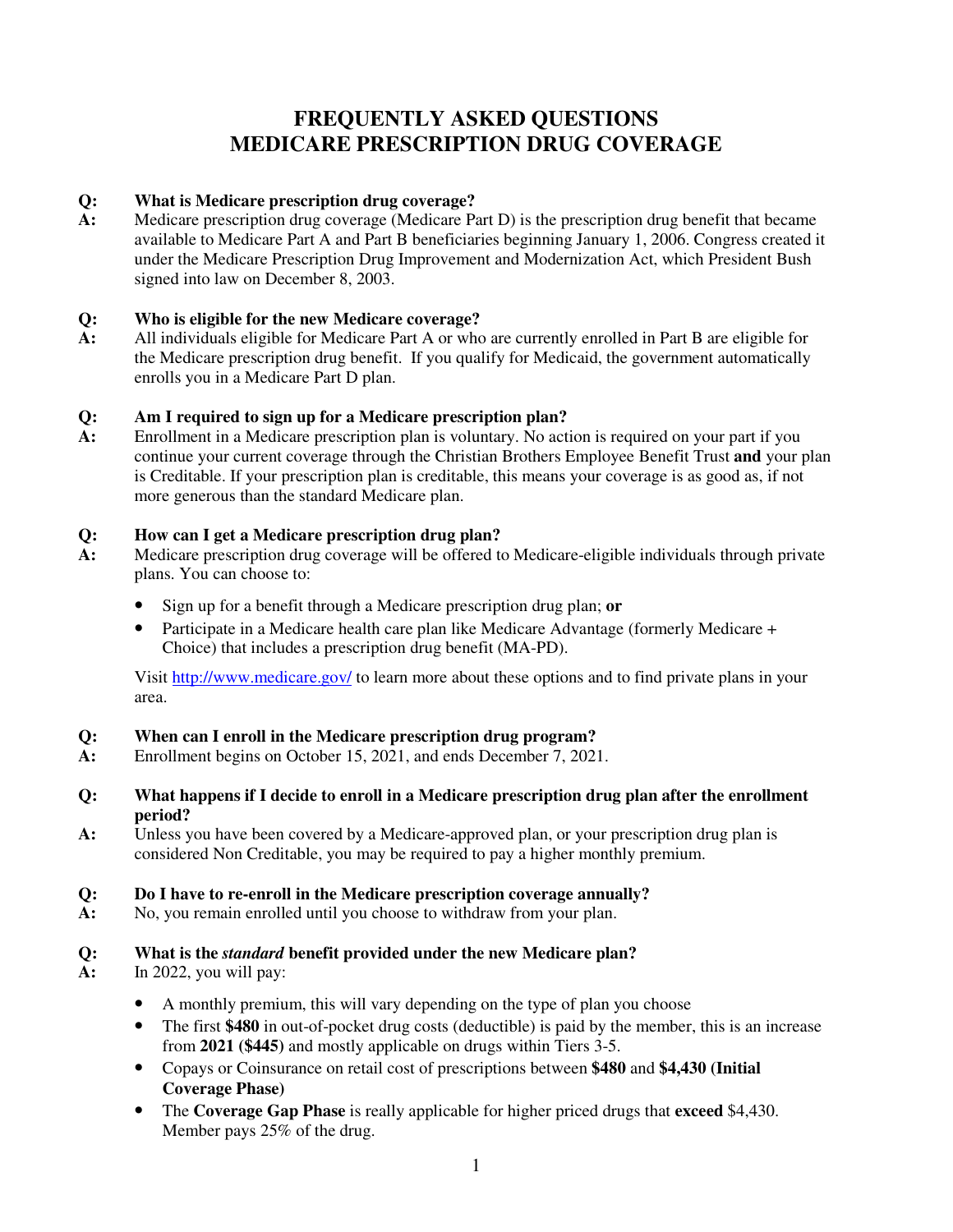• Once in the **Catastrophic Coverage Phase**, the member pays the greater of 5% or **\$3.95** for generics/preferred multi-source drugs and **\$9.85** brand name drugs

|                                              |                                                                      | Medicare Part D Standard Benefit 2022                                                         |                                                                          |
|----------------------------------------------|----------------------------------------------------------------------|-----------------------------------------------------------------------------------------------|--------------------------------------------------------------------------|
| You Pay<br>$100\%$ -<br>Annual<br>Deductible | <b>Initial Coverage</b><br>Member pays part/Part D<br>plan pays part | <b>Coverage Gap (formerly called "donut"</b><br>hole"<br>Member pays $25%$<br>Plan pays $5\%$ | <b>Catastrophic Coverage</b><br>Member pays a little<br>Plan pays most   |
|                                              | Copays or Coinsurance                                                | Pharma discounts 70%                                                                          | You Pay the Greater of<br>5% or \$9.85 (Brand<br>Name); \$3.95 (Generic) |



<sup>1</sup> The annual true out-of-pocket (TrOOP) cost. It is the total of everything the member spent for medications plus the pharmaceutical discounts for brand name drugs while in the Coverage Gap

# **Q: How do I know if the new Medicare coverage will benefit me?**

The Medicare prescription drug plans may save you money on your prescription drugs if your annual drug costs are at least the total cost of the monthly premium plus the **\$480** deductible.

#### **Q: What should I do to compare the benefits offered through Medicare Part D to those offered through the CBEBT (creditable) prescription drug plan?**

**A:** You will need to obtain:

.

- A list of your current medications, including strength and dosage.
- A copy of your current prescription drug plan, including any and all applicable deductibles, coinsurance amounts and co-pay amounts.
- The most recent annual explanation of benefits (EOB) from Express Scripts. You can find this EOB at www.mycbs.org/health or you can request it by phone at 1-800-718-6601.
- A record of the amount, if any, you pay for CBEBT coverage.

Calculate the projected out-of-pocket cost of your prescription medications under the Medicare Part D plan. Compare this cost with your out-of-pocket expenses have been under the CBEBT (creditable) prescription drug plan.

#### **Q: Which prescription drugs will be covered under the Medicare prescription drug program?**

- **A:** Virtually all drugs approved by the U.S. Food and Drug Administration (FDA) may be covered. The Medicaid program and most commercial programs exclude certain drugs from coverage, such as drugs used for cosmetic purposes, weight loss, fertility and symptomatic relief of cold and cough. When they become available, check the formularies (the lists of covered medications) for each Medicare prescription drug plan in your service region to determine whether a specific prescription drug is covered.
- **Q: As a retiree, can I retain my medical/prescription drug coverage through CBEBT if I enroll in Medicare Part D?**
- **A:** If you are retired and participate in a CBEBT Creditable prescription drug plan and enroll in Part D, you are neither eligible to continue medical/prescription drug coverage through the CBEBT nor eligible to re-enroll in the future. *If your prescription drug plan is considered Non-Creditable, you must enroll in a Medicare Part D when first eligible to avoid any penalties associated with a late enrollment.*